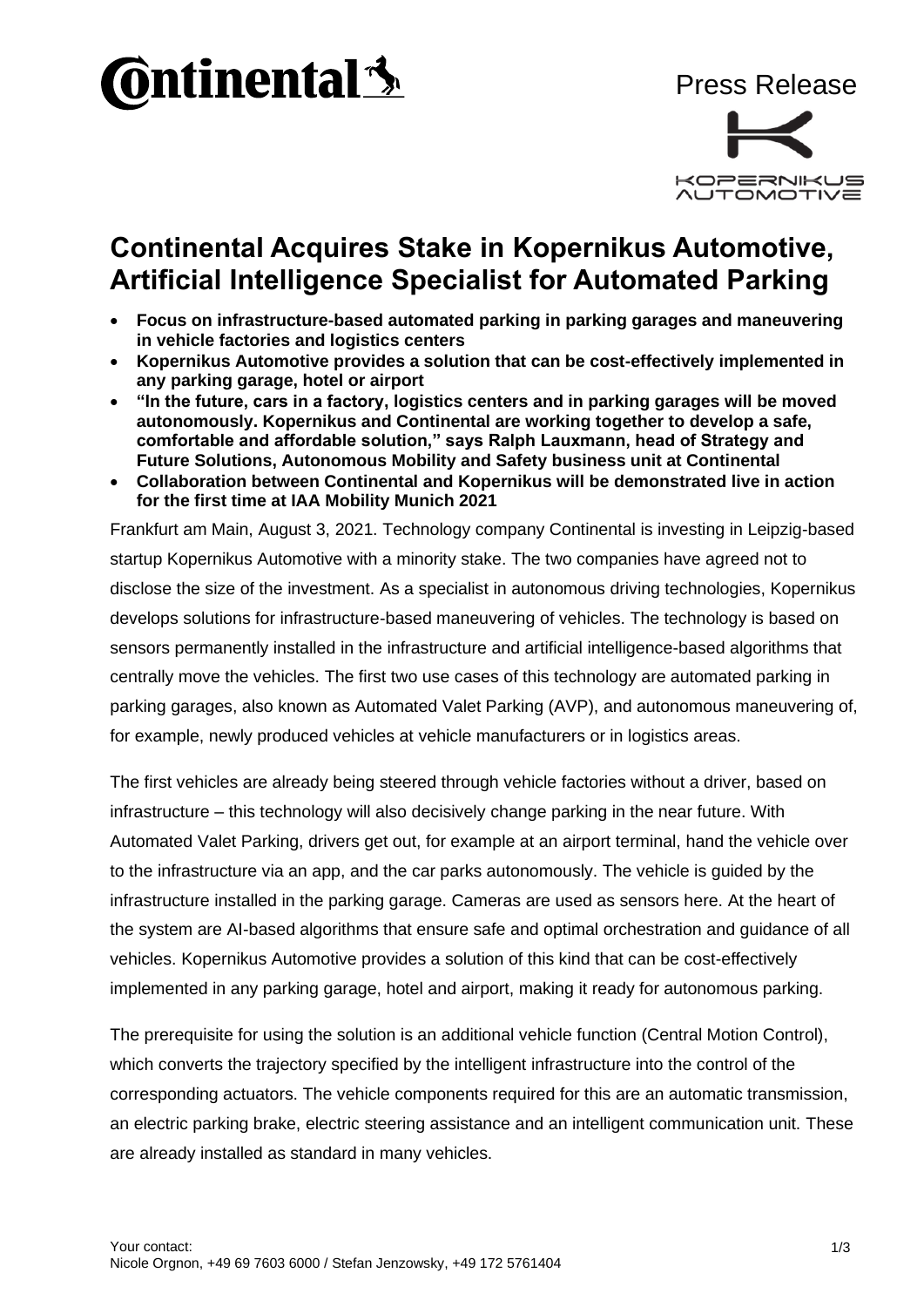## **Ontinental3**



"In the future, cars in factories, logistics centers and parking garages will be moved autonomously. Kopernikus and Continental are working together to develop a safe, comfortable and affordable solution. At Continental, we are working on both solutions, an autonomous parking procedure based on vehicle sensor data and a solution based on intelligent infrastructure – similar to intelligent intersections. For us, the stake in Kopernikus is the logical next step in moving forward with both topics, while at the same time offering a timely and marketable solution," says Ralph Lauxmann, head of Strategy and Future Solutions for the Autonomous Mobility and Safety business area at Continental.

At IAA Mobility 2021 in Munich from September 6–12, Continental´s and Kopernikus´s solution can be seen in action for the first time. Together with Ford, BMW, Mercedes-Benz, Jaguar-Land Rover and the Volkswagen Automotive software subsidiary CARIAD, Continental and Kopernikus will be presenting a joint driving demonstration in the IAA "Messe West" parking garage in Munich. As part of the VDA Automated Valet Parking (AVP) project, the focus will be on demonstrating the interoperability of the infrastructure-based solution with several vehicle manufacturers and other infrastructure providers. "Here, you can experience live how we interact with various vehicle manufacturers and brands in order to implement autonomous parking for everyone," says Stefan Jenzowsky, managing director of Kopernikus Automotive.

**Continental** develops pioneering technologies and services for sustainable and connected mobility of people and their goods. Founded in 1871, the technology company offers safe, efficient, intelligent and affordable solutions for vehicles, machines, traffic, and transportation. In 2020 Continental generated sales of €37.7 billion and currently employs around 235,000 people in 58 countries and markets. In 2021, the company celebrates its 150th Anniversary.

**Kopernikus Automotive GmbH**, headquartered in Leipzig, Germany, is a startup that focuses on autonomous driving technologies based on Artificial Intelligence. Kopernikus has been founded in 2016 by its two Managing Directors, Tim von Törne and Stefan Jenzowsky. As a venture-capital based startup, among the investors in Kopernikus are the Technology Founders Fonds Saxony, Golzern Holding, as well as the Swiss parking facility operator and vehicle import and automotive specialist AMAG. Kopernikus specializes in Automated Valet Parking Type2-solutions and infrastructure-based maneuvering in vehicle factories and vehicle logistics.